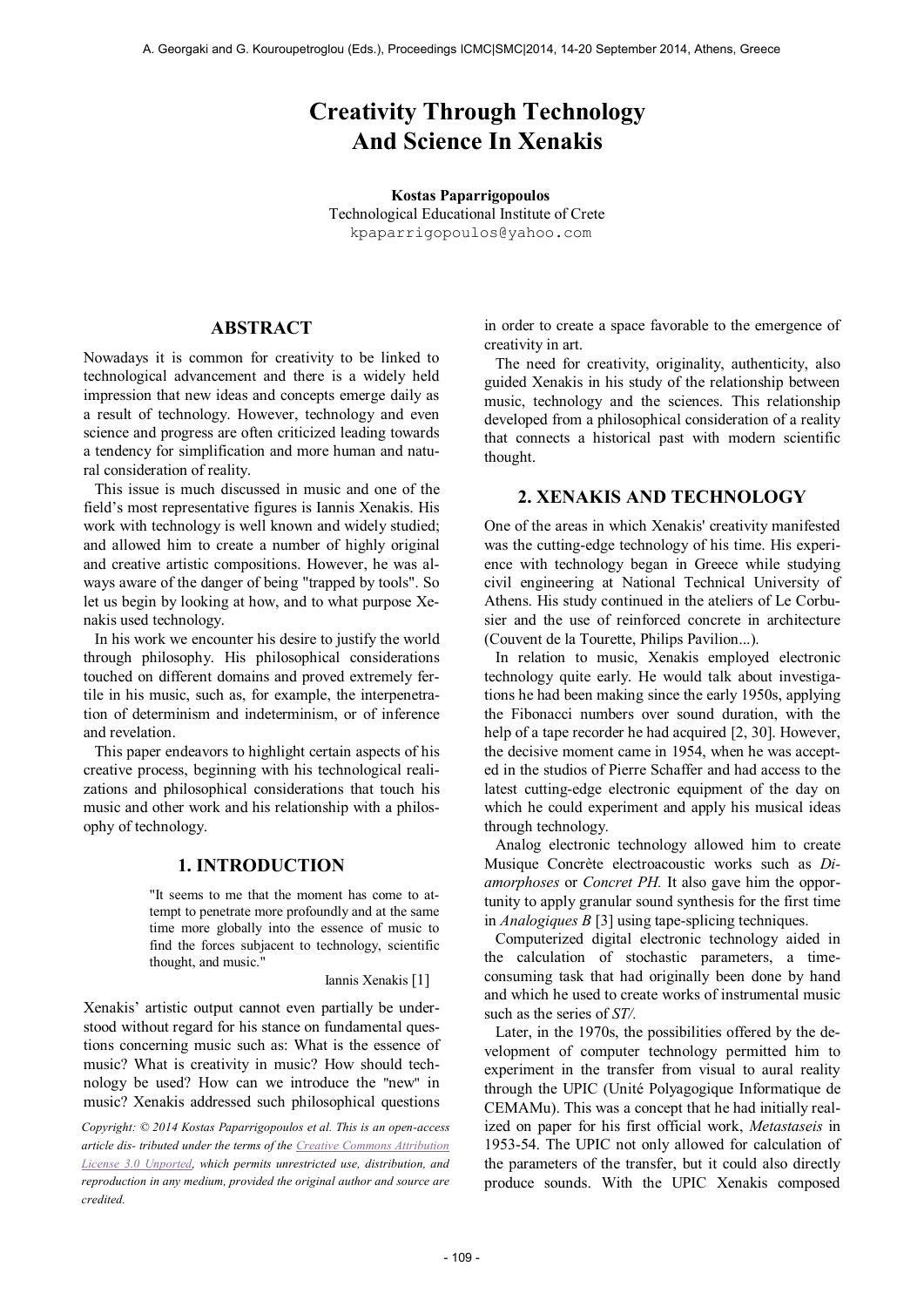#### works like *Mycenae A,* or *Voyage Absolu des Unari vers Andromède.*

The GENDYN (Génération Dynamique) program followed later in the 1990s. Here, he implemented a new kind of sound synthesis which had been conceptualized much earlier in the 1960s before the technology existed to support it. The idea of Dynamic Stochastic Synthesis, as it was called, was to move away from reliance on manipulation of sinusoidal waveforms or Fourier analysis and to control the creation and the variation of the original waveform by stochastic means. [4, 109-115] Moreover, the GENDYN program could create the entire work, from the micro-composition (sound synthesis) to macrocomposition (composition in the strict sense). [5, 164]

Technology was also used by Xenakis in the field of visual creation (Philips Pavilion, Polytopes, Diatope) in a fusion of architecture, light and sound. There are additional records of his projects that were never realized such as creating an artificial aurora borealis in temperate regions of the globe, or a "laser show on the heights of Paris, accompanied by music played by warning sirens", or "a network of laser beams to be reflected by artificial satellites", even "joining the earth and the moon by filaments of light". [4, 5]

However, Xenakis' relationship to technology was a part of an overall general interest in sciences and was not limited to their applications. Thus, we find a wide scientific-technological area of Xenakis' interests that can be seen not only in his electroacoustic works but in his instrumental works too; in their conception, realization and the use of certain sonorities. [6]

Let us turn now to some questions that arise from this relationship: Why and how did Xenakis connect music to science and technology? Why was the need for a philosophical music base so important for him? Why was it essential for Xenakis to have not only a philosophy of music, but also a philosophy that included music, technology and science?

# **3. XENAKIS ON MUSIC PHILOSOPHY**

"I was saying that all the work I have done over the years is a sort of mosaic of hierarchical coherencies. At the hierarchy's summit I'd place philosophy. Philosophy, but in what sense? In the sense of the philosophical impulse which pushes us toward truth, revelation, research, general quest. interrogation, and harsh systematic criticism, not only in specialized fields but in all possible domains."

Iannis Xenakis [4, 7-8]

In his article "Vers une philosophie de la musique" (Towards a Philosophy of Music), in 1966, Xenakis presented his point of view through a historical framework. He began by weaving an encomium to Ionian naturalist philosophers, who introduced reason and the significance of question (ἔλεγχος) "in spite of religions and powerful mystiques" like Orphism, "early forms of reasoning", [7, 201] that tried to escape the Wheel of Birth and reincarnation via ecstasy, purifications and sacraments. Xenakis

believed two of the pre-Socratic philosophies to be "the high points of this period: the Pythagorean concept of numbers and the Parmenidean dialectics - both unique expressions of the same preoccupation [the search for reason]". [7, 202]

 The Pythagorean thesis proposes that all things in nature are numbers, a theory which Xenakis points out is developed from the study of musical intervals. According to Aristoxenos the Pythagoreans "used music to cleanse the soul", "to obtain the orphic catharsis" and thus to avoid reincarnation. However, Xenakis was not so much interested in the mysticism of Pythagoreans as in the fact that:"[...] all intellectual activity, including the arts, is actually immersed in the world of numbers (I am omitting the few backward-looking or obscurantist movements). We are not far from the day when genetics, thanks to the geometric and combinatorial structure of DNA, will be able to metamorphise the Wheel of Birth at will, as we wish it, and as preconceived by Pythagoras. ...[It will be] the very force of the "theory", of the question, which is the essence of human action, and whose most striking expression is Pythagorism. We are all Pythagoreans." [7, 202]

The second important philosopher for Xenakis was Parmenides, to whom he dedicated the piece *Eonta*. Parmenides introduced the dialectic, "discovered the principle of the excluded middle and logical tautology" and got "to the heart of the question of change by denying it, in contrast to Herakleitos". [8, 73] Xenakis emphasized Parmenides' reasonable method (excluded middle) to prove the non-existence of the *non-Being*.

We could suppose that the *Being* of Parmenides, which is "one, motionless, filling the universe, without birth and indestructible" [8, 73], resembles what Xenakis was searching for via axiomatic and formalization: a total explanation of music that covers the past, the present and the future, an explanation beyond the concepts of time and space, eternal and universal. However Xenakis does not allow us to reach this conclusion. He drew a parallel between the *non-Being* and the absolute indeterminate that, logically, would not be supposed to exist, for the same reason that *non-Being* also does not exist. Would that mean that indeterminism is the only truth? Xenakis says: "We know, moreover, that if an element of chance enters a deterministic construction all is undone... pure chance and pure determinism are only two facets of one entity...". [7, 204-205]

There is another essential reason for Xenakis to reject absolute determinism, that being the search for freedom. The freedom that Xenakis was searching for, beyond the "heroic", anti-Nazi period of his youth, was an inner freedom. [9] However, we accept the concept of pure determinism, we meet the negation of human free will. Xenakis says: "For if all is logically ordered in the universe, consequently as well as in our bodies, which are products of it, then our will is subject to this logic and our freedom is nil". [7, 205] At this juncture he found an advocate of freedom in Epicure.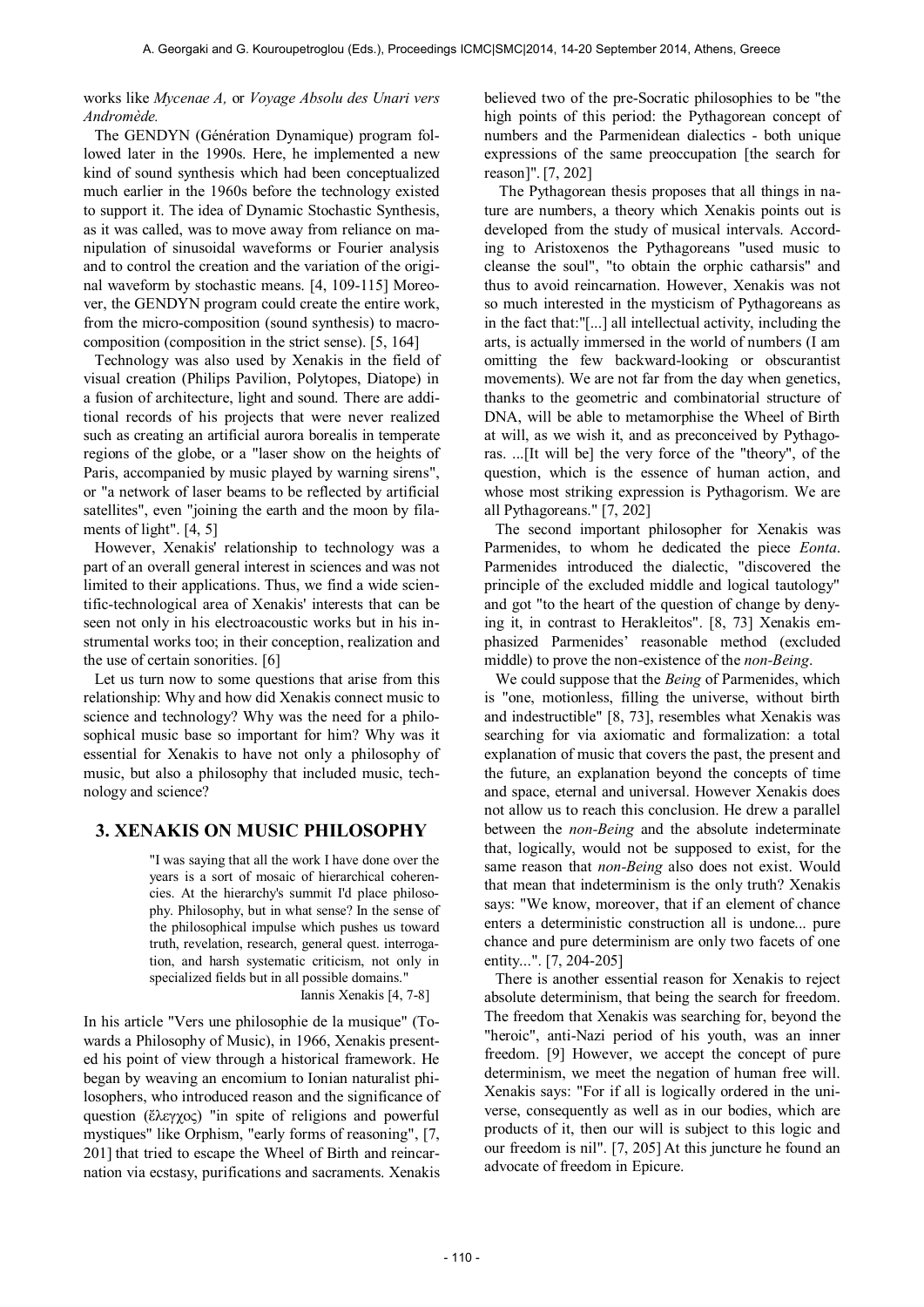Epicure introduced the concept of indeterminism with the theory of *deviation*, (*ekklisis*, Lat. *clinamen*) 1 , giving "an axiomatic and cosmogonical foundation to the proposition of man's free will". Xenakis quotes from Lucretius, "in the straight fall that transports the atoms across the void, ... at an undetermined moment the atoms deviate ever so slightly from the vertical ... but the deviation is so slight, the least possible, that we could not conceive of even seemingly oblique movements". [7, 206] This deviation causes collisions between atoms, and so, the cosmogony begins! Moreover, by introducing chance as a key constituent of nature, Epicure also releases the human from fatalism and gives, as Xenakis says, "an axiomatic and cosmogonical foundation to the proposition of man's free will". [7, 205] Xenakis writes: "Epicure thus based the structure of the universe on determinism (the inexorable and parallel fall of atoms) and, at the same time, on indeterminism (ekklisis). [...] No one but Epicure had ever thought of utilizing chance as a principle or as a type of behavior". [7, 206]

Making a huge jump in the time, Xenakis reaches the 17th century. Pascal and Fermat tried "to determine" chance giving birth to the Theory of Probabilities in 1654. Later, in 1713, Bernoulli, in his book *Ars Conjectandi (Art of Conjecturing),* spoke about the Law of Large Numbers, which "removes the uncertainty with the help of the time (or the space)." [8, 79] He introduced the term *stochastic*: as long as the number of samples that we have at our disposal grows, the probabilities converge to a value, to a target *(stochos)*.

Through axiomatization and probabilities, the music of Xenakis creates a space of interactions between determinism and indeterminism, between Parmenides and Epicure, "[...] between two age-old poles, which are unified by modern science and philosophy: determinism and fatality on the one hand, and free will and unconditioned choice on the other. Between the two poles actual everyday life goes on, partly fatalistic, partly modifiable, with the whole gamut of interpenetrations and interpretations". [7, 178]

Following this philosophical narrative, Xenakis draws the link with music composition addressing the following two questions:

"1. What consequence does the awareness of the Pythagorean-Parmenidean field have for musical composition?

2. In what ways?"

To which he answered:

"1. Reflection on *that which is* leads us directly to the reconstruction, as much as possible *ex nihilo*, of the ideas basic to musical composition, and above all to the rejection of every idea that does not undergo the inquiry (ἔλεγχος, δίζησις).

2. This reconstruction will be prompted by modern axiomatic methods." [7, 207]

In his first answer Xenakis proposes "reflection" and "inquiry"; i.e. the scientific method for an *ex nihilo* ("as much as possible") reconstruction of musical composition. In his second answer he suggests a method based on modern mathematics.

In defending his thesis at the Sorbonne in 1976, he returns to the question of "reflection" and "inquiry", writing about two modes of activity: "inferential" and "experimental". However, what is interesting, is that he also includes a third mode, which is proper to art: "revelation". He writes: "But in addition to these two modes inferential and experimental - art exists in a third mode, one of immediate revelation, which is neither inferential nor experimental. The revelation of beauty occurs immediately, directly, to someone ignorant of art as well as to the connoisseur. This is the strength of art and, so it seems, its superiority over the sciences. Art, while living the two dimensions of inference and experimentation, possesses this third and most mysterious dimension which permits art objects to escape any aesthetic science while still enjoying the caresses of inference and experimentation". [4, 4]

Art's superiority over science gives it the role of "universal guide", as he explains later in the same text: "[...] the artist, and consequently art, must be simultaneously rational (inferential), technical (experimental) and talented (revelatory): three indispensable and coordinated modes which shun fatal failures, given the dimensions of these projects and the great risk of error. This greater complexity of the fundamental system of the three modes which govern art leads to the conclusion that art is richer and vaster and must necessarily initiate condensations and coagulations of intelligence; therefore, serve as a universal guide to the other sciences". [4, 5-6]

For Xenakis, the alloy of science and art, their mutual interpenetration, is at the same time the alloy of inference (and experiment) and revelation. "Yes, revelation is absolutely indispensable", he says, "it is one of man's crutches. He has two crutches: revelation and inference. And in the artistic realm, both are valid. In the scientific domain, there is one which takes precedence over the other, and that is inference". [4, 33]

Inference and revelation, which for Xenakis have nothing to do with mysticism, are the two modes of knowing that he tries to interrelate in music creation. Thus, we arrive at the question: How can Xenakis' philosophical considerations in music be inserted in a philosophy of technology?

# **4. PHILOSOPHY, TECHNOLOGY, CREATIVITY**

"Ultimately, all the experiences that I have delivered over the past years led me to the conviction that the future of music lies in the advancement of modern technology."

I. Xenakis [10]

The philosophy of technology is a field of investigation that particularly concerns our culture in the early 21st century though we encounter philosophical investigations into technology long ago in Plato's *Timaeus*, and

<sup>1</sup> After Lucretius, *De rerum natura.*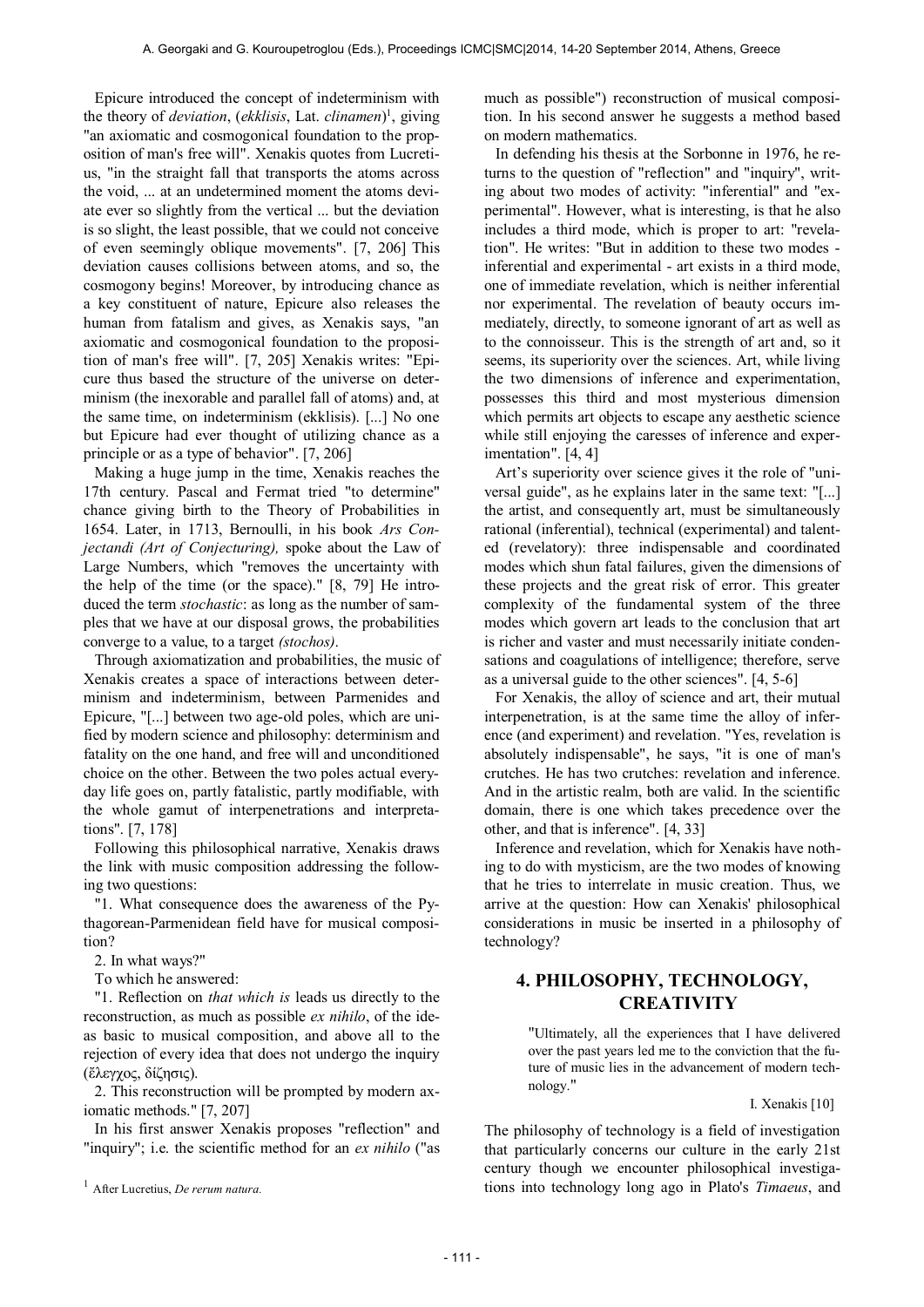Aristotle's *Physics* with regards to *techne* (τέχνη - art, or craft) as an imitation of nature. In late Renaissance, Francis Bacon published *New Atlantis* (1627), depicting a utopia that harmoniously embraced, technology and natural philosophy in the service of human society. In the 20th century Martin Heidegger in his famous 1955 lecture on "The Question of Technology" [11] argued that technology produces not only technological objects, but also a different way of knowing; "technology is a way of uncovering", he claimed. [11, 13]

At this point I would like to turn to the ideas of Gilbert Simondon that clearly reflect the climate of the era in which Xenakis began to shape and develop his relationship with technology. Simondon was a contemporary of Xenakis involved in the philosophy of technology at the end of 1950s though his writings have only recently drawn attention. In 1958 Simondon published his essay *Du mode d'existence des objets techniques (On the Mode of Existence of Technical Objects),* in which he argues against technophobia. He writes in the introduction to his book: "We should like to show that culture fails to take into account that in technical reality there is a human reality, and that, if it is fully to play its role, culture must come to terms with technical entities as part of its body of knowledge and values". [12, 1] Simondon endeavored to develop a new relationship between man and machine, society and technology. His ideas support reevaluation and emancipation of the technical object and its reinsertion into society. As he writes: "The opposition established between the cultural and the technical and between man and machine is wrong and has no foundation. What underlies it is mere ignorance or resentment. It uses a mask of facile humanism to blind us to a reality that is full of human striving and rich in natural forces. This reality is the world of technical objects, the mediators between man and nature". [12, 1]

According to Simondon, technology creates technical objects, from simple utilities to complex machines, as mediators between man and nature, and man has to be the organizer and interpreter at the same time; a stance that agrees with Xenakis' intention of human control over machines. Simondon writes: "A purely automatic machine completely closed in on itself in a predetermined operation could only give summary results. The machine with superior technicality is an open machine, and the ensemble of open machine, assumes man as permanent organizer and as a living interpreter of the inter-relationships of machines". [12, 4] However, according to Simondon, organizer doesn't mean a sort of "dictator", but more a kind of "coordinator" similar to an orchestra conductor. He explains in the same text: "Far from being the supervisor of a squad of slaves, man is the permanent organizer of a society of technical objects which need him as much as musicians in an orchestra need a conductor. The conductor can direct his musicians only because, like them, and with a similar intensity, he can interpret the piece of music performed; he determines the tempo of their performance, but as he does so his interpretative decisions are affected by the

actual performance of the musicians; in fact, it is through him that the members of the orchestra affect each other's interpretation; for each of them he is the real, inspiring form of the group's existence as group; he is the central focus of interpretation of all of them in relation to each other. This is how man functions as permanent inventor and coordinator of the machines around him. He is among the machines that work with him". [12, 4]

In matters of art, Simondon uses the word "technoaesthetic", first used in a letter to Derrida [13], to determine a new aesthetic in relation to technology, and he often makes references to Xenakis and Le Corbusier as artist-technicians. He finds this "techno-aesthetic" in Le Corbusier," [...] with his preference for the incomplete: respect the materials - avoid roughcasting." Even when he uses cement roughcasting, "that was no longer done with the trowel, whose entelechy is an optically smooth surface. It's a projection that was done with a cement canon, covering the walls with a kind of cresting on which the light can play. In this way, one achieves interference between art and nature". [13]

As in Le Corbusier, Simondon finds in Xenakis an aesthetic of the "brut", of the "raw". In Xenakis' *Terretektorh,* he notices the aesthetic of an archaic-primitive sonic reality (generated by instruments of primitive technology) organized by mathematical formalisation (stochastic distribution of sound sources in space). "[...] the piece of Xenakis [*Terretektorh*] is [...] a work that incorporates very primitive sounds and noises produced by instruments easy to build, existing for thousands of years; one could say that there are raw sounds as well as musical sounds; this work includes the effects of a "wild" sound material, incorporated to a so complete formalization that determines, during execution, the displacements of the localizable sound source in the mass of performers, as part of aesthetic perception." [14, 181]

Xenakis shares the same intention for aesthetic perception through sound spatialization, either in an instrumental piece like *Terretektorh,* or in an electroacoustic piece, e.g. *Bohor*. Xenakis' aesthetic defies the media; electronic technology is just another possible area to engage intelligence and creativity, "to express human intelligence by sonic means". [7, 178] However, he insists on the "untalented" use of technology. He writes about the introduction of computers in music composition: "The danger is great of letting oneself be trapped by the tools and of becoming stuck in the sands of a technology that has come like an intruder into the relatively calm waters of thought in instrumental music. For we already have a long list of attempts at composition by the computer. But what is the musical quality of these attempts? It has to be acknowledged that the results from the point of view of aesthetics are meager and that the hope of an extraordinary aesthetic success based on extraordinary technology is a cruel deceit". [1]

Francis Bayer, in his book *De Shönberg à Cage*, is also skeptic about the blind confidence in technology. Making a comparison between Xenakis' intention to "correct" the computer output and Pierre Bardaud's wish for "no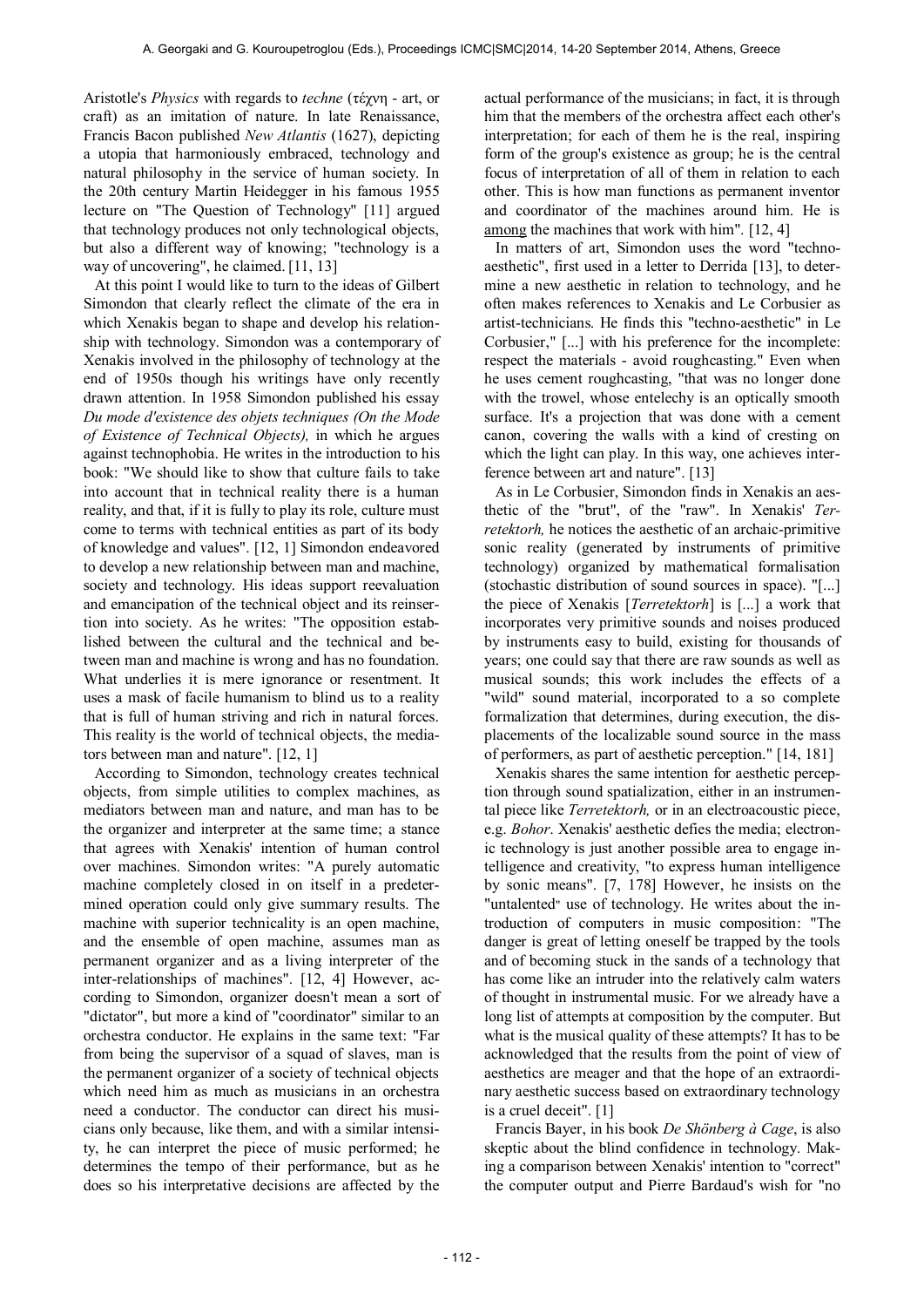intervention" on the sound result of a mathematic algorithm, he writes: "The total subordination of music to mathematics, the attempt to exclude the composer's creative activity and to replace it by the automatic operation of a mechanical process, the renunciation of the work [of art] in favor of the program and the desired aesthetic neutrality of the produced resulting sound, all these power-ideas of algorithmic music combined, don't they ultimately lead to an elimination of art?" [15, 108]

Xenakis prefers to keep a distance from computer's resulting output, and to "filter" it through his subjective free will: "When I used programs to produce music like *ST/4*, *ST/10* or *ST48*, the output sometimes lacked interest. So, I had to change, I reserved that freedom for myself". [2, 201] Freedom is a means to reach originality, which is maybe one of the main aims of Xenakis' research effort. "The idea of originality is inherent in the question of freedom", he says; "The value of art, of the artistic offer of a person, a nation, a people, a civilization, depends on originality - this fundamental freedom". [16, 120]

Xenakis was strongly original and creative in both his musical and theoretical works. For Xenakis, creativity was a part of human nature: "To start with creativity (that is a word which is very much used but is sometimes meaningless) in the following sense: that it is something different from what existed before, that you did something which is new, be it in music, be it in politics, be it in cosmogony, whatever, whenever. And, *if,* for instance, the newness is distant enough from the past, then it's a great jump that might not be understood or appreciated by lots of people. [...] I think there is a part of the movement of creativity that is unfortunately, our destiny: to do things that are interesting and different, whatever you do." [17]

For Xenakis, creativity was an inescapable condition; "unfortunately", he said it is a part of human destiny, a human need for a "supreme hope". With regard to this purpose, he refers to Heidegger: "As Heidegger says, the artist, the thinker, the human being all have the pressing need for a supreme hope: to be able to invent and create, not just discover or unveil". [18, 136] Where does this creativity emerge from? Out of nothing! *Ex-nihilo*, declares Xenakis. "Create would be for him [man] to do something original in other words bearing no similarity or resemblance to anything seen before. Bringing into being something out of nothing. Engendering the unengendered". [18, 107] In other Xenakian terms, "One must always cultivate a new approach. One must always be an immigrant. In everything". [19, 123]

## **5. CONCLUSION**

Xenakis sought to link science and technology with artistic creativity. For a large part of his generation, technology was a welcoming aid to facilitate "everyday life", to solve "problems". For him, it was a welcome aid to investigate questions that were, in some way, transhistorical: determinism and indeterminism, Parmenides and

Epicure, inference and revelation, axiomatization and probabilities, science and art and so forth.

His contribution to dialogues concerning music and technology was a rich and fruitful one that constantly examined the relationship between man and machine. Xenakis regarded technology as potentially beneficial to music, but with a risk of becoming sterile under the wrong circumstances. The need for innovation and originality in art is a need for creativity, and technology may help enlarge the field of investigations and open up the doors to hidden aspects of reality, but on the other hand, the need for artistic creativity is a human need, and has to be approached though human subjective criteria too.

Nevertheless, for Xenakis, the *stochos*, the aim of artistic research, with or without technology, should always remain the "fundamental function" of art, of music: "[...] to draw towards a total exaltation in which the individual mingles, losing his consciousness in a truth immediate, rare, enormous, and perfect". [7, 1]

## **6. REFERENCES**

- [1] I. Xenakis, "Music Composition Treks", *Composers and the Computer*, ed. C. Roads, William Kaufmann, Inc., Los Altos, Calif., pp. 170- 192, 1985.
- [2] A. B. Varga, *Conversations with Iannis Xenakis,*  Faber and Faber, London, 1996.
- [3] A. Di Scipio, "Formalisation and Intuition in *Analogique A et B", in* Makis Solomos, Anastasia Georgaki, Giorgos Zervos (ed.), *Definitive Proceedings of the "International Symposium Iannis Xenakis" (Athens, May 2005),* pp. 95-108.
- [4] I. Xenakis, *Arts/Sciences-Alloys*, Pendragon Press, New York, 1985.
- [5] M. Solomos, *De la musique au son. L'émergence du son dans la musique des XXe-XXIe siècles,* Presses Universitaires de Rennes, 2013.
- [6] M. Solomos, "The unity of Xenakis' instrumental and electroacoustic music", *Perspectives of New Music* vol. 39 n°1, pp. 244-254, 2001.
- [7] I. Xenakis, *Formalized Music*, English translation C. Butchers, G. H. Hopkins, J. Challifour, second edition with additional material compiled, translated and edited by S. Kanach, Pendragon Press, Stuyvesant, New York, 1992.
- [8] I. Xenakis, *Musique. Architecture*, Éditions Casterman, Collection Mutations-Orientations, Tournai, 1971.
- [9] K. Paparrigopoulos, "Divergences and Convergences between Xenakis and Cage's Indeterminism", *Xenakis International Symposium 2011*, Goldsmiths, University of London.